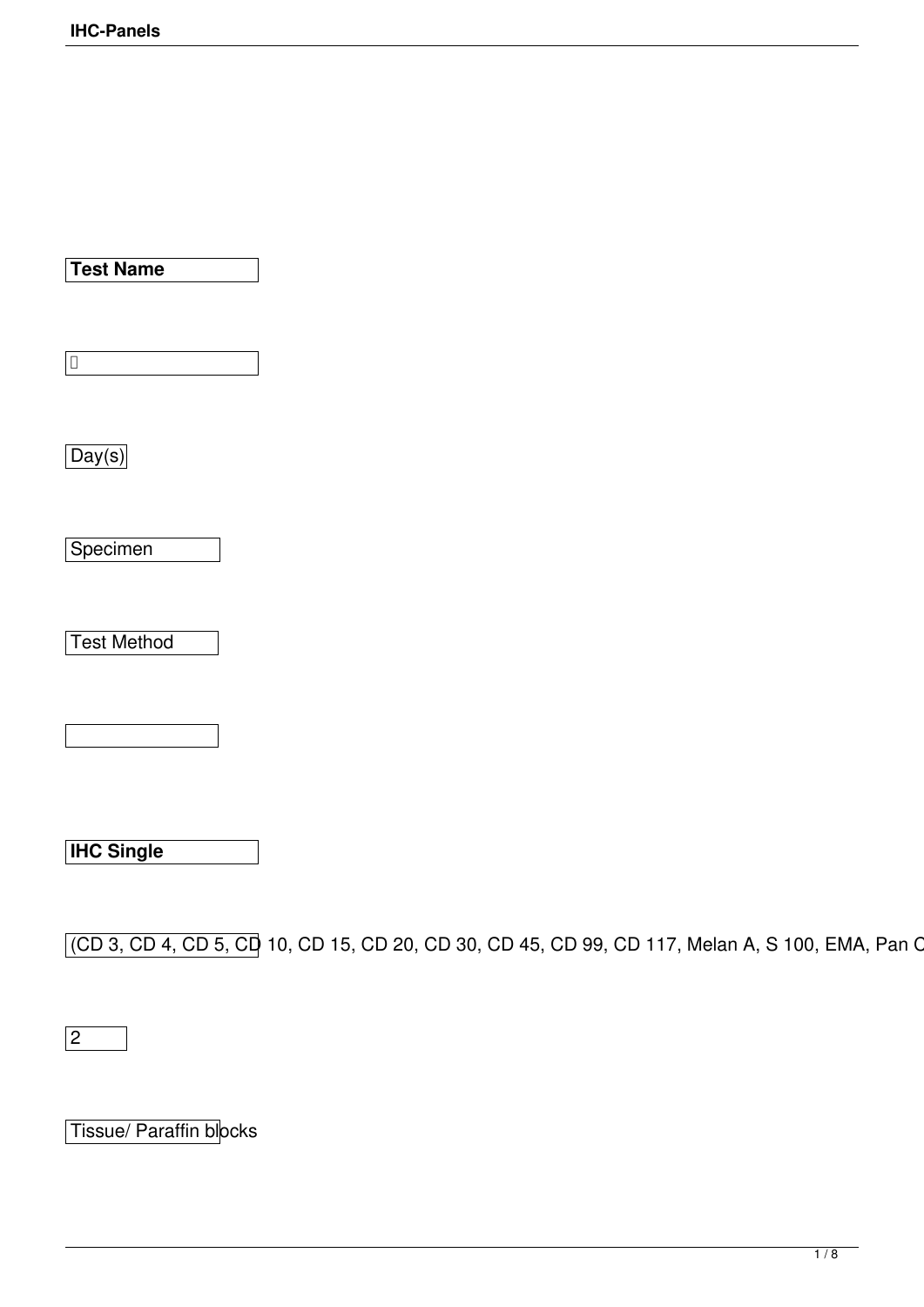Immunohistochemistry

**IHC Double**

(CD 3, CD 4, CD 5, CD 10, CD 15, CD 20, CD 30, CD 34, CD 45, CD 99, CD 117, Melan A, S 100, EMA

 $\sqrt{2}$ 

Tissue/ Paraffin blocks

Immunohistochemistry

**IHC Triple**

(CD 3, CD 4, CD 5, CD 10, CD 15, CD 20, CD 30, CD 34, CD 45, CD 99, CD 117, Melan A, S 100, EMA

3

Tissue/ Paraffin blocks

Immunohistochemistry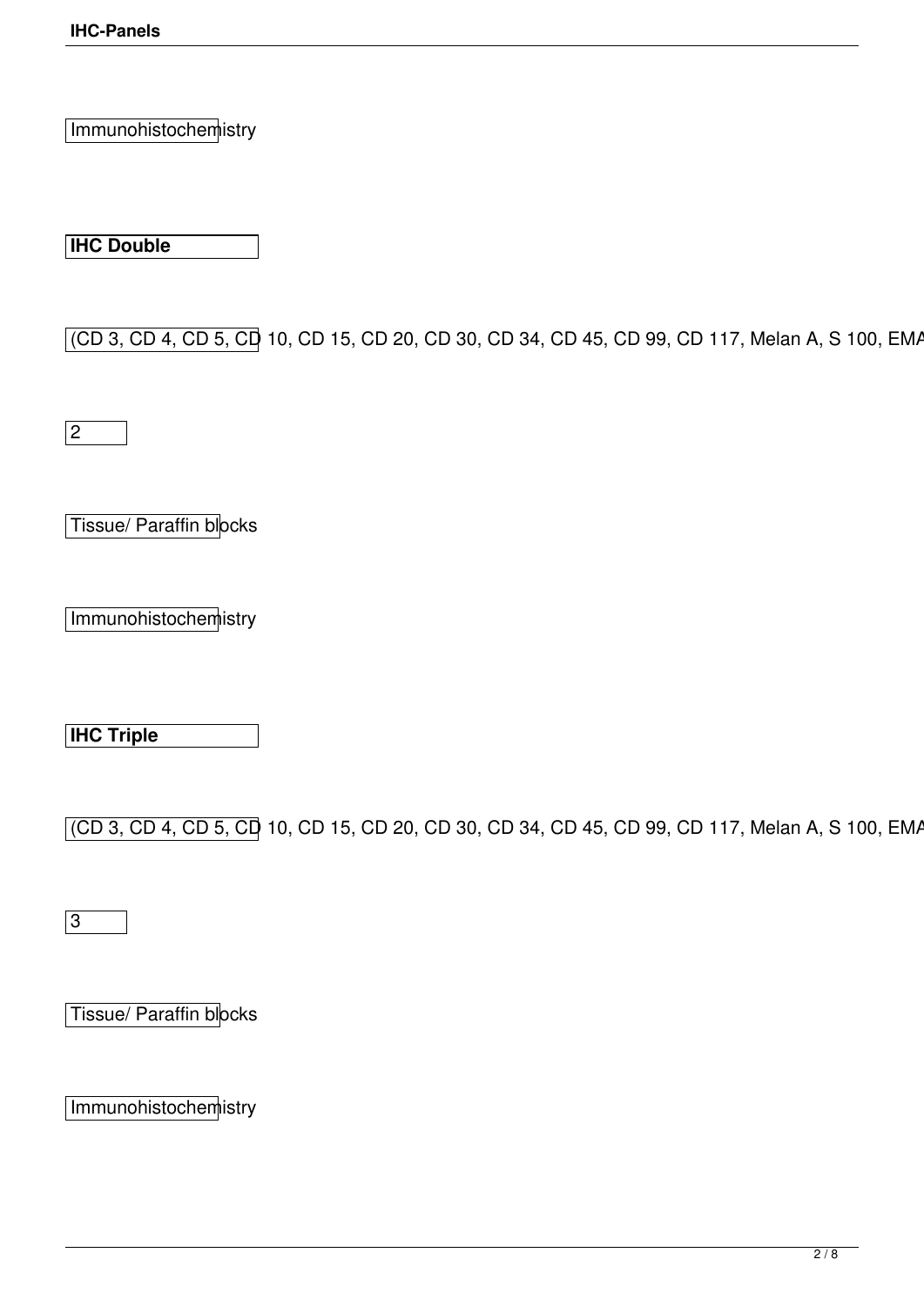**IHC Quadruple**

(CD 3, CD 4, CD 5, CD 10, CD 15, CD 20, CD 30, CD 34, CD 45, CD 99, CD 117, Melan A, S 100, EMA

4

Tissue/ Paraffin blocks

Immunohistochemistry

**Complete Histopath panel (IHC – Final diagnostics)**

 $\sqrt{7}$ 

Tissue/ Paraffin blocks

Immunohistochemistry

**Basic – Breast Cancer Prognosis Panel**

(ER, PR)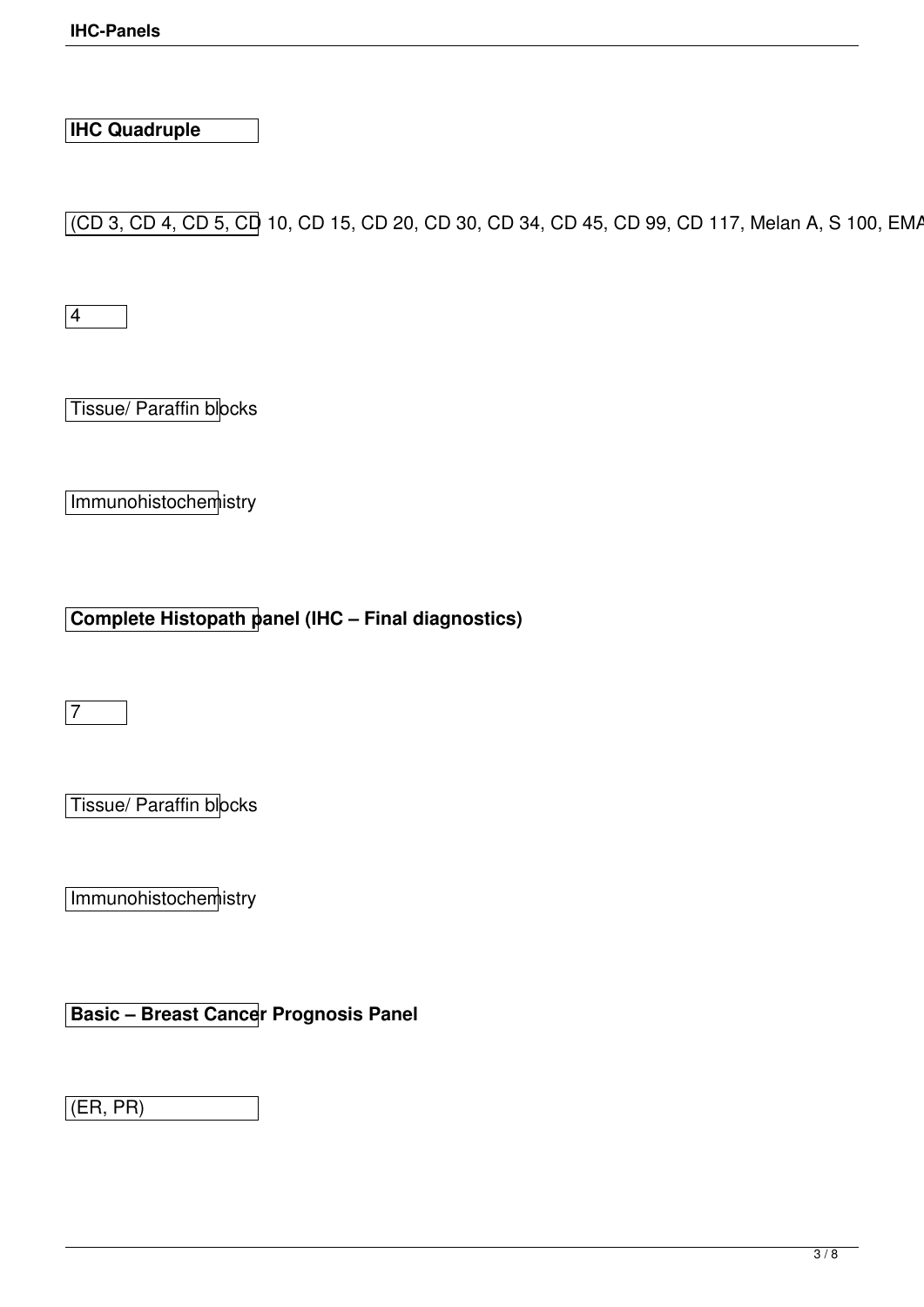$\sqrt{2-3}$ 

Tissue/ Paraffin blocks

Immunohistochemistry

**Breast Cancer Prognosis Panel**

(ER, PR, HER2/neu)

 $\sqrt{2-3}$ 

Tissue/ Paraffin blocks

Immunohistochemistry

**Non-Hodking's Lymphoma Panel**

(CD 3, CD 15, CD 20, CD 30)

 $\boxed{4}$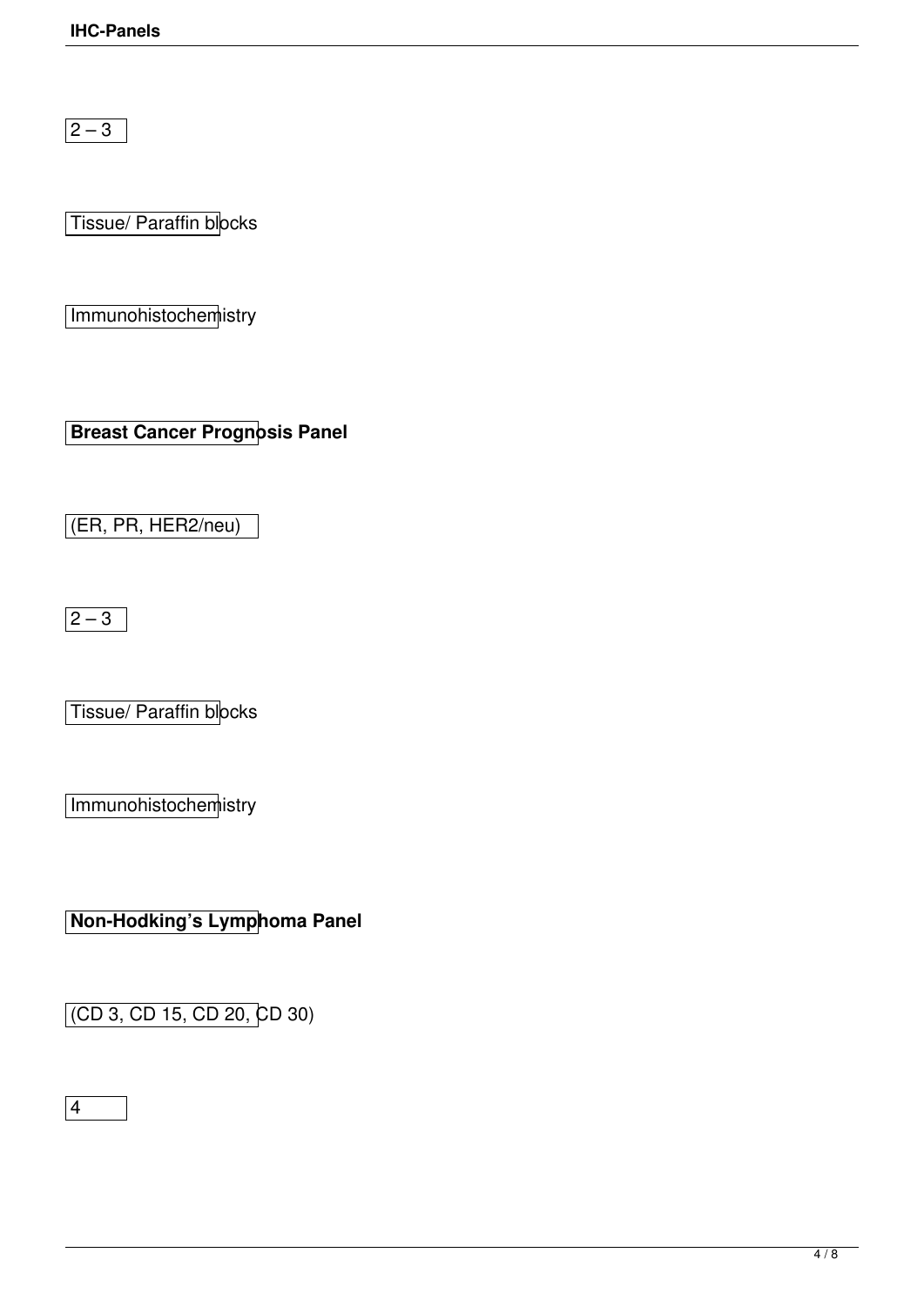Tissue/ Paraffin blocks

Immunohistochemistry

**Lymphoma Screening Panel**

(CD 3, CD 5, CD 10, CD 15, CD 20, CD 30)

4

Tissue/ Paraffin blocks

Immunohistochemistry

**FL (Follicular Lymphoma) Panel** 

(CD 3, CD 10, CD 20, Ki 67, Bcl-2)

4

Tissue/ Paraffin blocks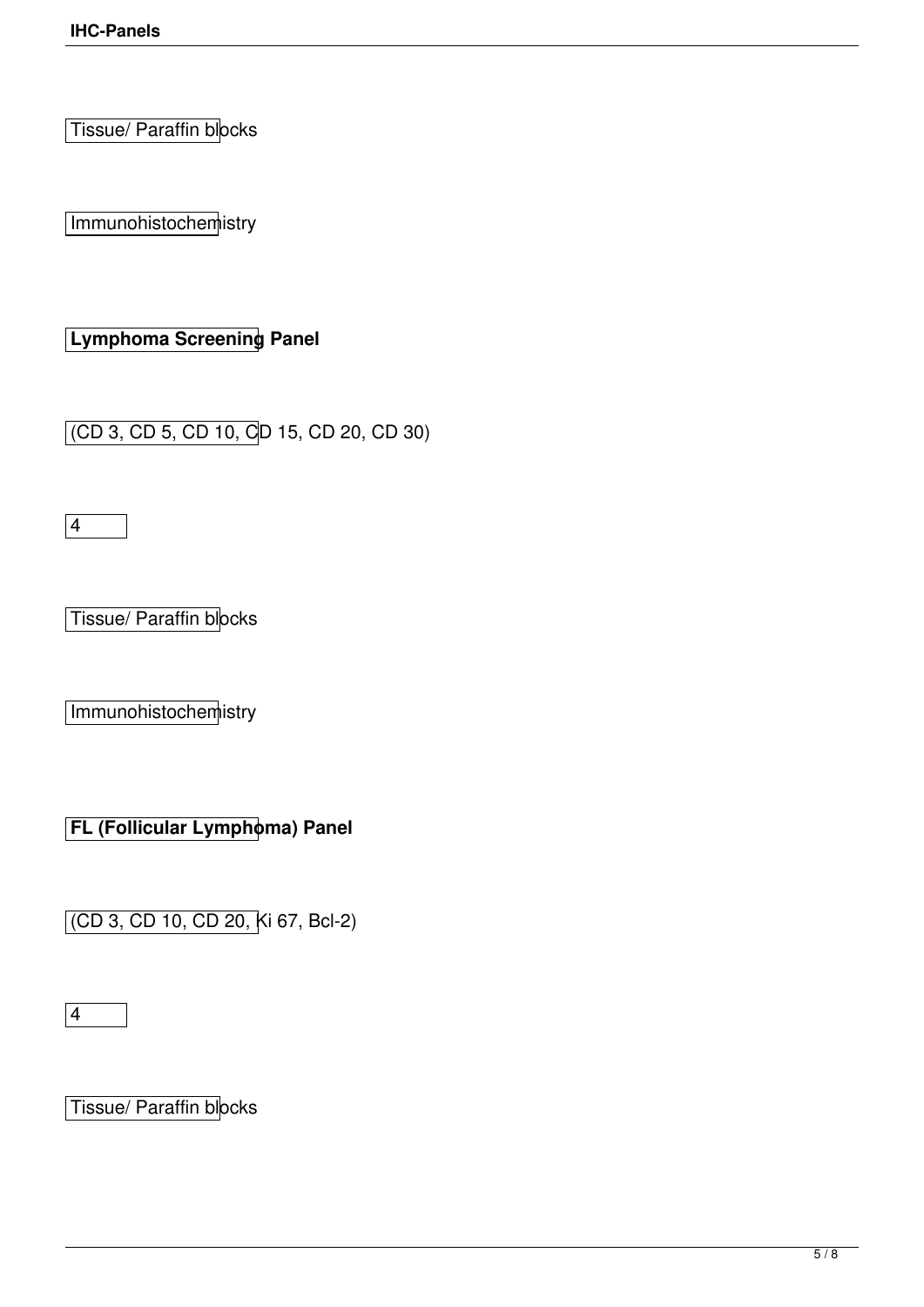Immunohistochemistry

**LCL (Large Cell Lymphoma) Panel**

(CD 3, CD 10, CD 30, CD 5, CD 20, CD 45)

4

Tissue/ Paraffin blocks

Immunohistochemistry

**SCL (Small Cell Lymphoma) Panel**

(CD 3, CD 10, CD 23, CD 5, CD 20)

4

Tissue/ Paraffin blocks

Immunohistochemistry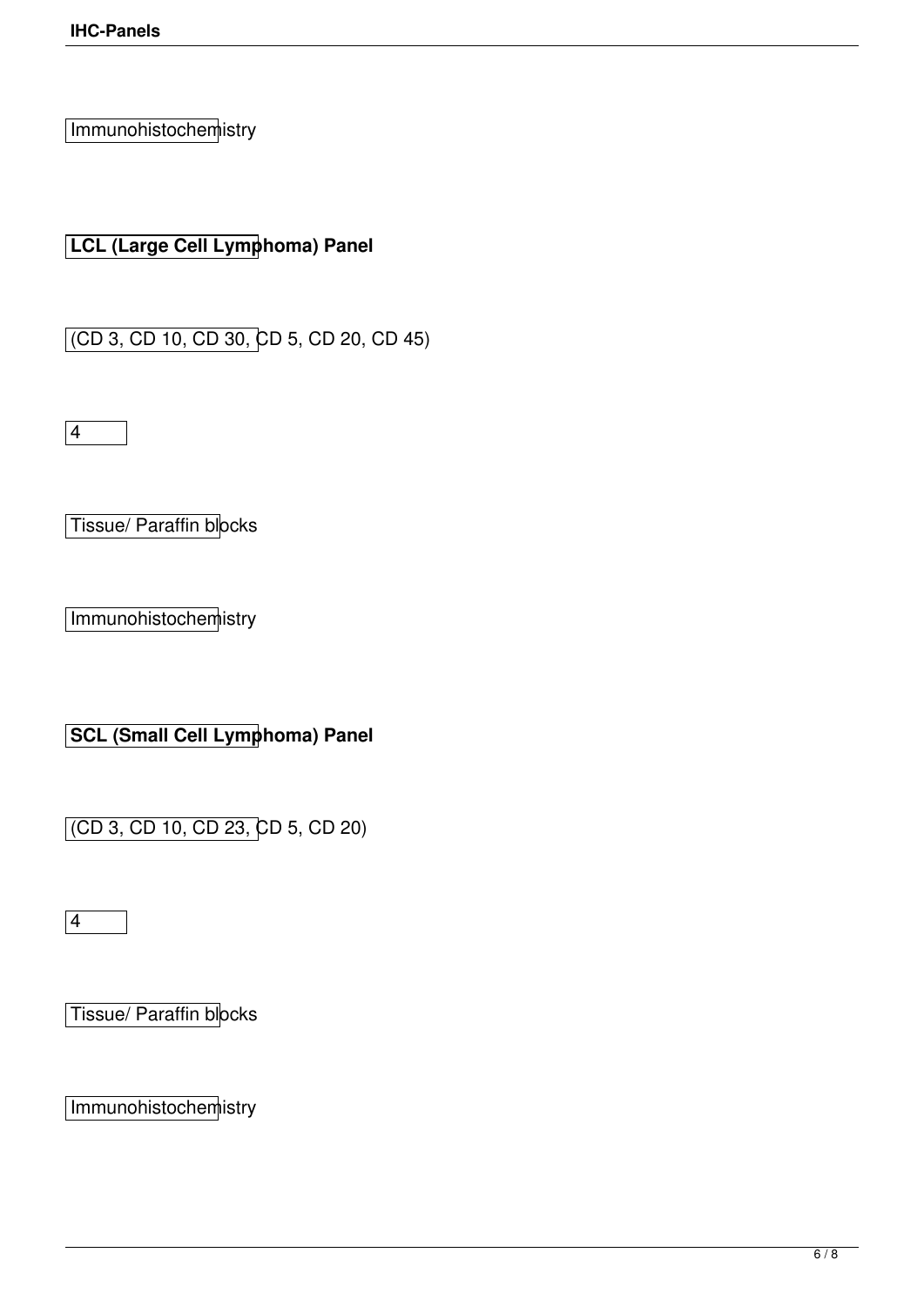**RCT (Round Cell Tumour) – Child panel** 

(NSE, CD 45, CD 99, Vimentin, Desmin)

4

Tissue/ Paraffin blocks

Immunohistochemistry

**RCT (Round Cell Tumour) – Child panel** 

(NSE, CD 45, CD 99, Chromogranin A, PanCK)

4

Tissue/ Paraffin blocks

Immunohistochemistry

**Sarcoma Basic Panel**